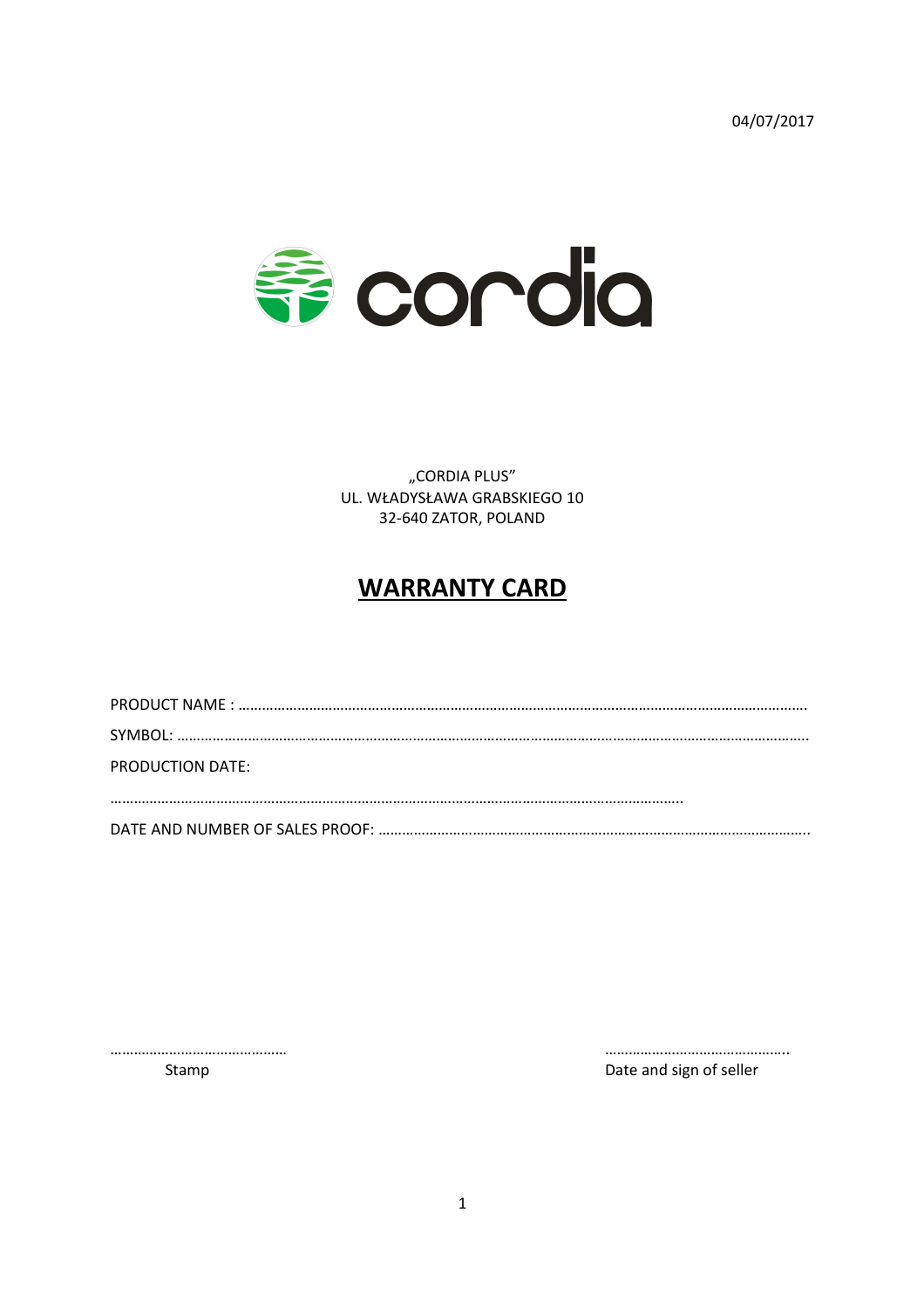## **WARRANTY CONDITIONS**

- 1. Manufacturer guarantee correct functioning and good quality of product used in accordance to its specification. Producer gives 24 months guarantee from the date of purchase. Warranty applies to European Union territory.
- 2. Manufacturer ensures that product is of good quality and it does not have any defect. The product fulfils its functions if it is operate as intended, under the conditions which do not differ from normal, with proper care and maintenance.

Guarantee do not include – natural consumption of battery packs and light sources, which strictly depends on the operating conditions.

- 3. Warranty starts from the date of sale of the product to the customer .
- 4. Warranty includes repair of the product during the guarantee period. Way of removing the defect will be indicated by party which receive guarantee – Guarantor.
- 5. With guaranty claim customer should present invoice or receipt as well as signed warranty card, document confirming assembly by an authorized person. Defects detected during the time of warranty come under immediate (until 14 days) declaration under penalty of losing the warranty.
- 6. Purchaser should check quality and quantity at the moment of purchase and confirm that by signature on the warranty card. Customer is required to show the warranty card when (laying the claim/ submitting the claim.
- 7. Term of warranty repair from the date of acceptance the claim is: 45 working days.
- 8. Purchaser is obliged to deliver appropriately packed defective goods to the distributor of the guarantor, where the guarantor get defective goods at its own expense . (The guarantor does not receive the product directly from the final customer). In the event there is no basis of complain, all costs, including transportation and repair costs will held by Buyer.

The guarantor does not cover the cost of assembly / dismantling of mirrors and any expertise, research and the like similar expenditure related to the complaint product.

- 9. The loss of the warranty will take place:
- Using in an inappropriate way.
- Contamination of the product.
- Improper cleaning and maintenance of procedures.
- Damage or failure due to unauthorized modifications, improper installation
- Defects caused by improper use and mechanical damages.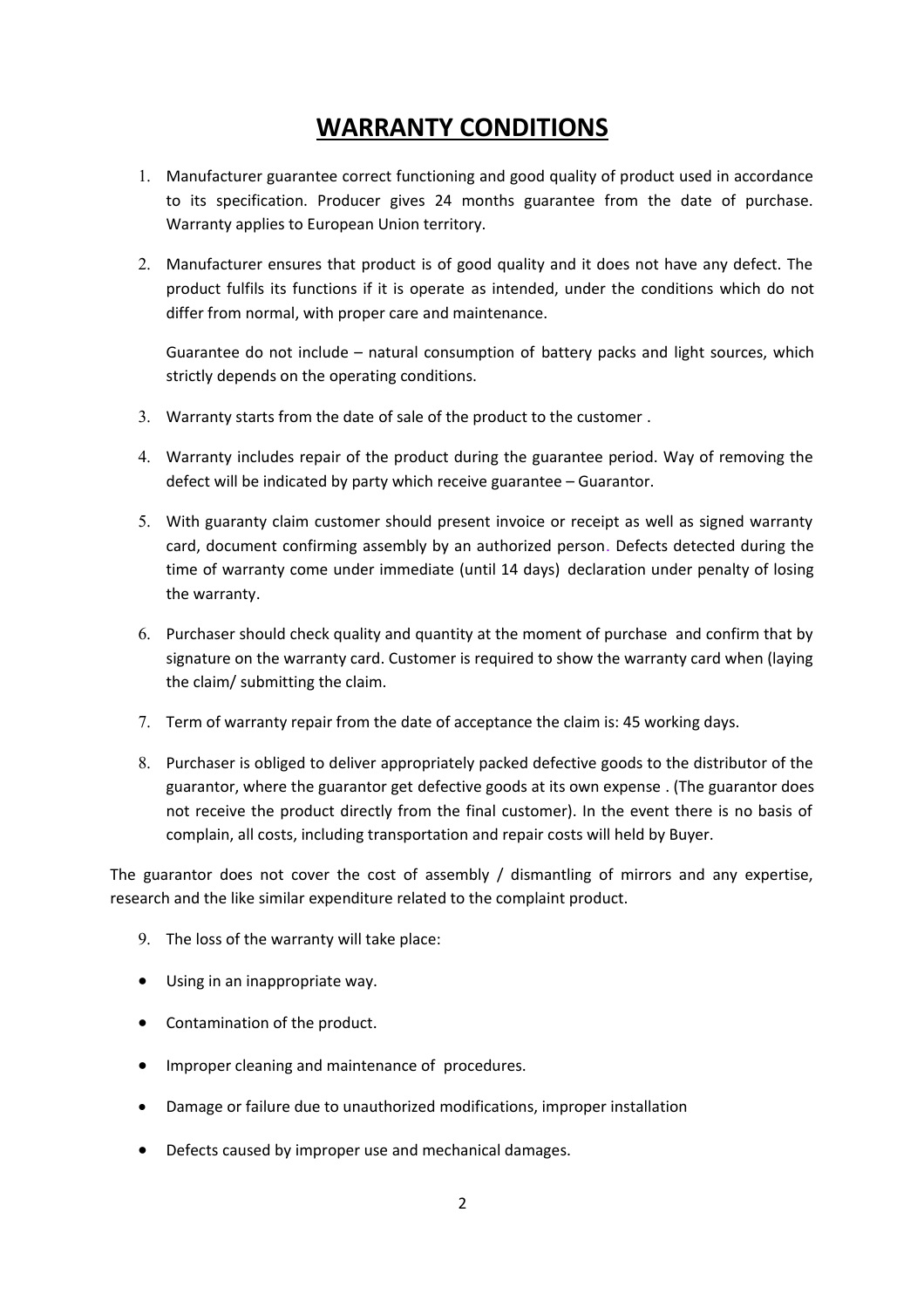- When the product was repaired or modified by unauthorized service.
- When the product has been operated with unrepaired defects.
- Damage resulting from accident, natural disaster, force majeure, improper use, or use in an area not covered by the warranty.
- Damage caused by improper connection.
- Damage caused by power surge, improper power supply or in a manner inconsistent with the instructions.
- Damage resulting from the use or storage in an environment which parameters exceed the limits described in the user manual.
- Claims of damage of component that was not manufactured or supplied by Cordia Plus.
- 10. Any reworking of the product and try to self-repair result in a loss of guarantee
- 11. In case of any: replacement of product parts other repair replacement of the entire product warranty period shall be extended for the period of repair or replacement of the product or its components, according to the warranty period.
- 12. Warranty card without seller confirmation is not valid. Duplicates won't be issued.
- 13. All products manufactured by Cordia Plus, which contain electrical equipment are labeled with the name plates with date of manufacture.
- 14. Name plate is mounted in place unseen for final customer and it does not affect the aesthetics of the final product
- 15. Warranty for product including electrical equipment is taking into consideration on the basis of name plate, which must be on the product during the whole warranty period.